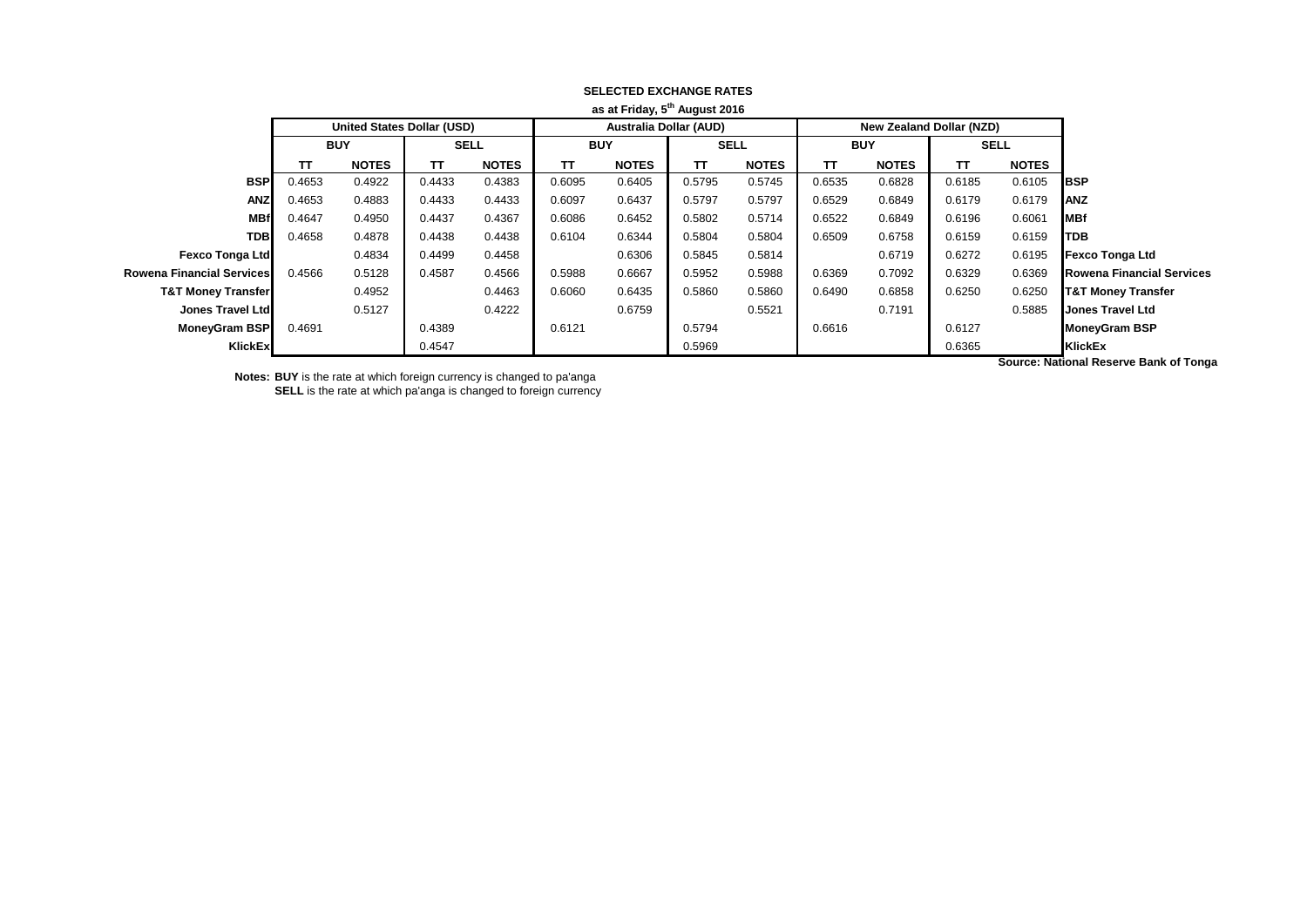|                                  |                                   |              |             |              |                               | as at Friday, 12" August 2016 |             |              |            |                                 |             |                      |                                  |
|----------------------------------|-----------------------------------|--------------|-------------|--------------|-------------------------------|-------------------------------|-------------|--------------|------------|---------------------------------|-------------|----------------------|----------------------------------|
|                                  | <b>United States Dollar (USD)</b> |              |             |              | <b>Australia Dollar (AUD)</b> |                               |             |              |            | <b>New Zealand Dollar (NZD)</b> |             |                      |                                  |
|                                  | <b>BUY</b>                        |              | <b>SELL</b> |              | <b>BUY</b>                    |                               | <b>SELL</b> |              | <b>BUY</b> |                                 | <b>SELL</b> |                      |                                  |
|                                  | тτ                                | <b>NOTES</b> | TΤ          | <b>NOTES</b> | <b>TT</b>                     | <b>NOTES</b>                  | TΤ          | <b>NOTES</b> | TΤ         | <b>NOTES</b>                    | TΤ          | <b>NOTES</b>         |                                  |
| <b>BSP</b>                       | 0.4666                            | 0.4935       | 0.4446      | 0.4396       | 0.6051                        | 0.6361                        | 0.5751      | 0.5701       | 0.6519     | 0.6812                          | 0.6169      | 0.6089               | <b>I</b> BSP                     |
| <b>ANZ</b>                       | 0.4666                            | 0.4896       | 0.4446      | 0.4446       | 0.6055                        | 0.6395                        | 0.5755      | 0.5755       | 0.6515     | 0.6835                          | 0.6165      | 0.6165               | <b>ANZ</b>                       |
| <b>MBf</b>                       | 0.4661                            | 0.4950       | 0.4450      | 0.4367       | 0.6042                        | 0.6410                        | 0.5758      | 0.5682       | 0.6506     | 0.6849                          | 0.6180      | 0.6061               | <b>MBf</b>                       |
| <b>TDB</b>                       | 0.4671                            | 0.4891       | 0.4451      | 0.4451       | 0.6056                        | 0.6296                        | 0.5756      | 0.5756       | 0.6493     | 0.6742                          | 0.6143      | 0.6143               | <b>TDB</b>                       |
| <b>Fexco Tonga Ltd</b>           |                                   | 0.4848       | 0.4518      | 0.4470       |                               | 0.6260                        | 0.5816      | 0.5772       |            | 0.6703                          | 0.6269      | 0.6180               | <b>Fexco Tonga Ltd</b>           |
| <b>Rowena Financial Services</b> | 0.4566                            | 0.5128       | 0.4587      | 0.4566       | 0.5952                        | 0.6623                        | 0.5917      | 0.5952       | 0.6369     | 0.7092                          | 0.6329      | 0.6369               | <b>Rowena Financial Services</b> |
| <b>T&amp;T Money Transfer</b>    |                                   | 0.4965       |             | 0.4476       | 0.6020                        | 0.6391                        | 0.5790      | 0.5790       | 0.6490     | 0.6842                          | 0.6190      | 0.6190               | <b>T&amp;T Money Transfer</b>    |
| <b>Jones Travel Ltd</b>          |                                   | 0.5141       |             | 0.4234       |                               | 0.6715                        |             | 0.5481       |            | 0.7177                          |             | 0.5871               | <b>Jones Travel Ltd</b>          |
| <b>MoneyGram BSP</b>             | 0.4691                            |              | 0.4389      |              | 0.6042                        |                               | 0.5763      |              | 0.6545     |                                 | 0.6062      |                      | <b>MoneyGram BSP</b>             |
| KlickEx                          |                                   |              | 0.4556      |              |                               |                               | 0.5901      |              |            |                                 | 0.6343      |                      | KlickEx                          |
|                                  |                                   |              |             |              |                               |                               |             |              |            |                                 |             | $\sim$ $\sim$ $\sim$ |                                  |

## **SELECTED EXCHANGE RATES as at Friday, 12th August 2016**

**Notes: BUY** is the rate at which foreign currency is changed to pa'anga **SELL** is the rate at which pa'anga is changed to foreign currency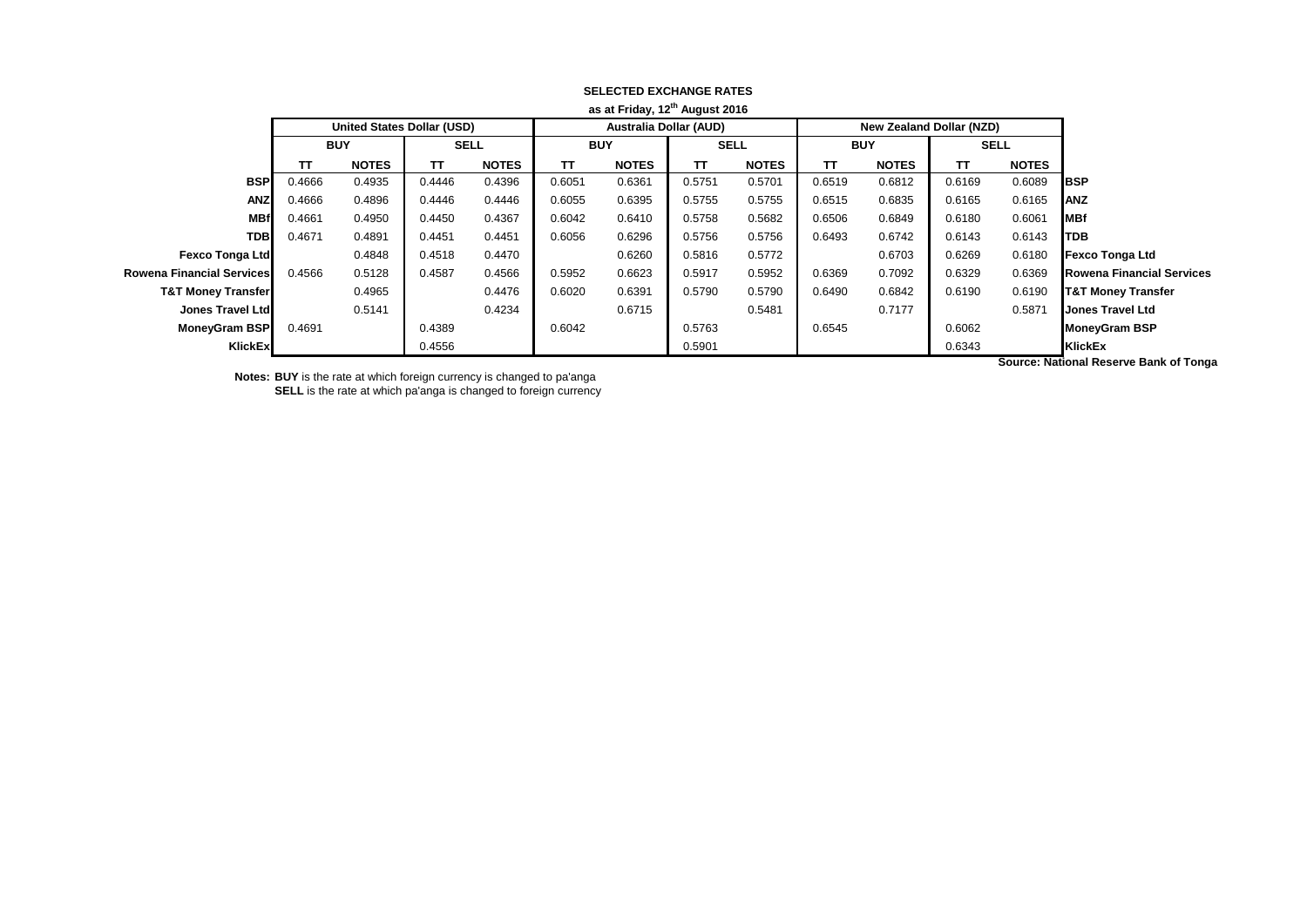|                                  |                                   |              |             |              |                               | as at Friday, 19" August 2016 |             |              |            |                          |             |                      |                                  |
|----------------------------------|-----------------------------------|--------------|-------------|--------------|-------------------------------|-------------------------------|-------------|--------------|------------|--------------------------|-------------|----------------------|----------------------------------|
|                                  | <b>United States Dollar (USD)</b> |              |             |              | <b>Australia Dollar (AUD)</b> |                               |             |              |            | New Zealand Dollar (NZD) |             |                      |                                  |
|                                  | <b>BUY</b>                        |              | <b>SELL</b> |              | <b>BUY</b>                    |                               | <b>SELL</b> |              | <b>BUY</b> |                          | <b>SELL</b> |                      |                                  |
|                                  | TΤ                                | <b>NOTES</b> | тτ          | <b>NOTES</b> | TΤ                            | <b>NOTES</b>                  | TT          | <b>NOTES</b> | TΤ         | <b>NOTES</b>             | TΤ          | <b>NOTES</b>         |                                  |
| <b>BSP</b>                       | 0.4688                            | 0.4947       | 0.4468      | 0.4408       | 0.6104                        | 0.6390                        | 0.5804      | 0.5730       | 0.6454     | 0.6762                   | 0.6104      | 0.6039               | IBSP                             |
| <b>ANZ</b>                       | 0.4678                            | 0.4908       | 0.4458      | 0.4458       | 0.6085                        | 0.6425                        | 0.5785      | 0.5785       | 0.6471     | 0.6791                   | 0.6121      | 0.6121               | <b>ANZ</b>                       |
| <b>MBf</b>                       | 0.4683                            | 0.4975       | 0.4472      | 0.4386       | 0.6095                        | 0.6410                        | 0.5811      | 0.5714       | 0.6440     | 0.6803                   | 0.6115      | 0.6024               | <b>MBf</b>                       |
| <b>TDB</b>                       | 0.4668                            | 0.4888       | 0.4448      | 0.4448       | 0.6104                        | 0.6344                        | 0.5804      | 0.5804       | 0.6469     | 0.6718                   | 0.6119      | 0.6119               | <b>TDB</b>                       |
| <b>Fexco Tonga Ltd</b>           |                                   | 0.4860       | 0.4482      | 0.4538       |                               | 0.6290                        | 0.5799      | 0.5851       |            | 0.6651                   | 0.6132      | 0.6227               | <b>Fexco Tonga Ltd</b>           |
| <b>Rowena Financial Services</b> | 0.4587                            | 0.5155       | 0.4608      | 0.4587       | 0.5952                        | 0.6667                        | 0.5917      | 0.5952       | 0.6289     | 0.7042                   | 0.6329      | 0.6289               | <b>Rowena Financial Services</b> |
| <b>T&amp;T Money Transfer</b>    |                                   | 0.4977       |             | 0.4498       | 0.6060                        | 0.6420                        | 0.5760      | 0.5760       | 0.6450     | 0.6792                   | 0.6050      | 0.6050               | <b>T&amp;T Money Transfer</b>    |
| Jones Travel Ltd                 |                                   | 0.5153       |             | 0.4246       |                               | 0.6746                        |             | 0.5510       |            | 0.7131                   |             | 0.5830               | <b>Jones Travel Ltd</b>          |
| MoneyGram BSP                    | 0.4734                            |              | 0.4428      |              | 0.6176                        |                               | 0.5794      |              | 0.6566     |                          | 0.6081      |                      | <b>MoneyGram BSP</b>             |
| <b>KlickEx</b>                   |                                   |              | 0.4556      |              |                               |                               | 0.5925      |              |            |                          | 0.6278      |                      | <b>KlickEx</b>                   |
|                                  |                                   |              |             |              |                               |                               |             |              |            |                          |             | $\sim$ $\sim$ $\sim$ |                                  |

## **SELECTED EXCHANGE RATES as at Friday, 19th August 2016**

**Notes: BUY** is the rate at which foreign currency is changed to pa'anga **SELL** is the rate at which pa'anga is changed to foreign currency